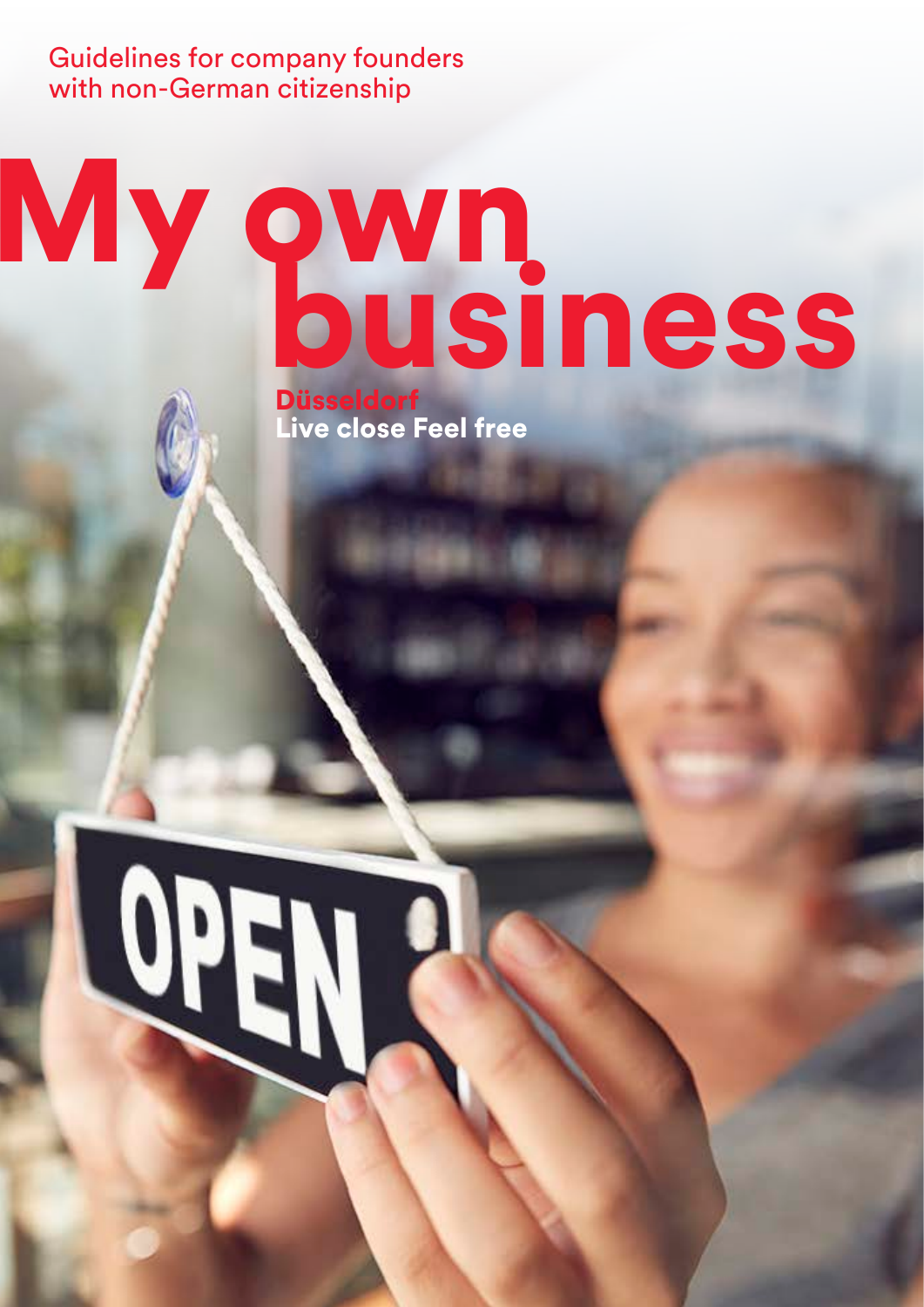## **Content**

#### requirements **1** Residence law

- Citizens from EU Member States ... 4
- Citizens from a non-EU country… 4

#### 2 Proof of qualification

- Recognition from industry and commerce… 5
- Recognition in the trade ... 5

#### Language skills 3 and orientation

- Language courses ... 6
- Integration courses ... 6

#### **4 Advice and help** with the business plan

- • Offers and services of the Office of Economic Development ... 7
- Financing …8
- Choice of legal form …9
- Employees and salaried employees …9

#### **5** Business registration and tax issues

- Business registration …10
- Tax registration …10

#### **6** Insurance and care

- Health insurance …11
- Accident insurance for occupational accidents for employees ... 11
- Pension …11

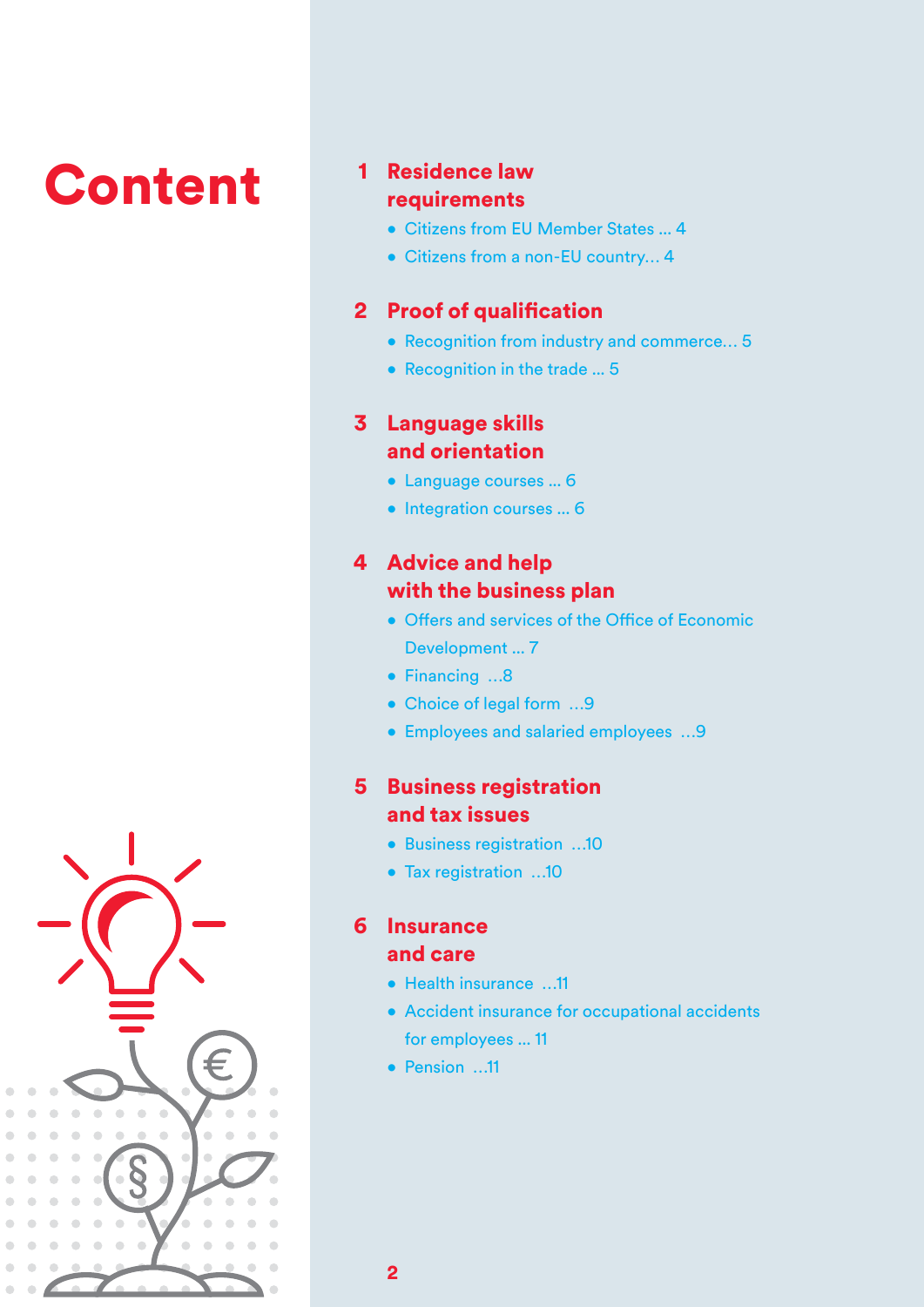

People with a migration background are among the most dynamic company founders in Germany. They make an important contribution to economic development in Germany in the various industries and create many jobs in the process.

Anyone wanting to start a company not only needs a good idea and a lot of commitment, but also a good knowledge of the formal framework conditions of the market, the language and the peculiarities of the country. Often too much trust is placed in well-intentioned advice from private circles, family members, relatives or friends. However, intensive information and advice from experts is the best prerequisite for the success of a new business.

With this brochure, the State capital Düsseldorf offers an overview of the first steps specifically for foreign founders. In doing so, it deals, for example, with questions of the right of residence and the recognition of professional qualifications acquired abroad. You can also use the extensive advisory services offered by the Gründungsnetzwerk Düsseldorf and its experts. They

will accompany and support you on your way through the various institutions.

This brochure is aimed specifically at traditional company founders. For start-ups, i.e. such company beginnings with a digital and scalable business model, you will find further specific information in German and English on the website: *startup-city.de*.

I wish you every success in implementing your plans

Yours

 $J_{\lambda\lambda\lambda}$ 

Dr. Stephan Keller Mayor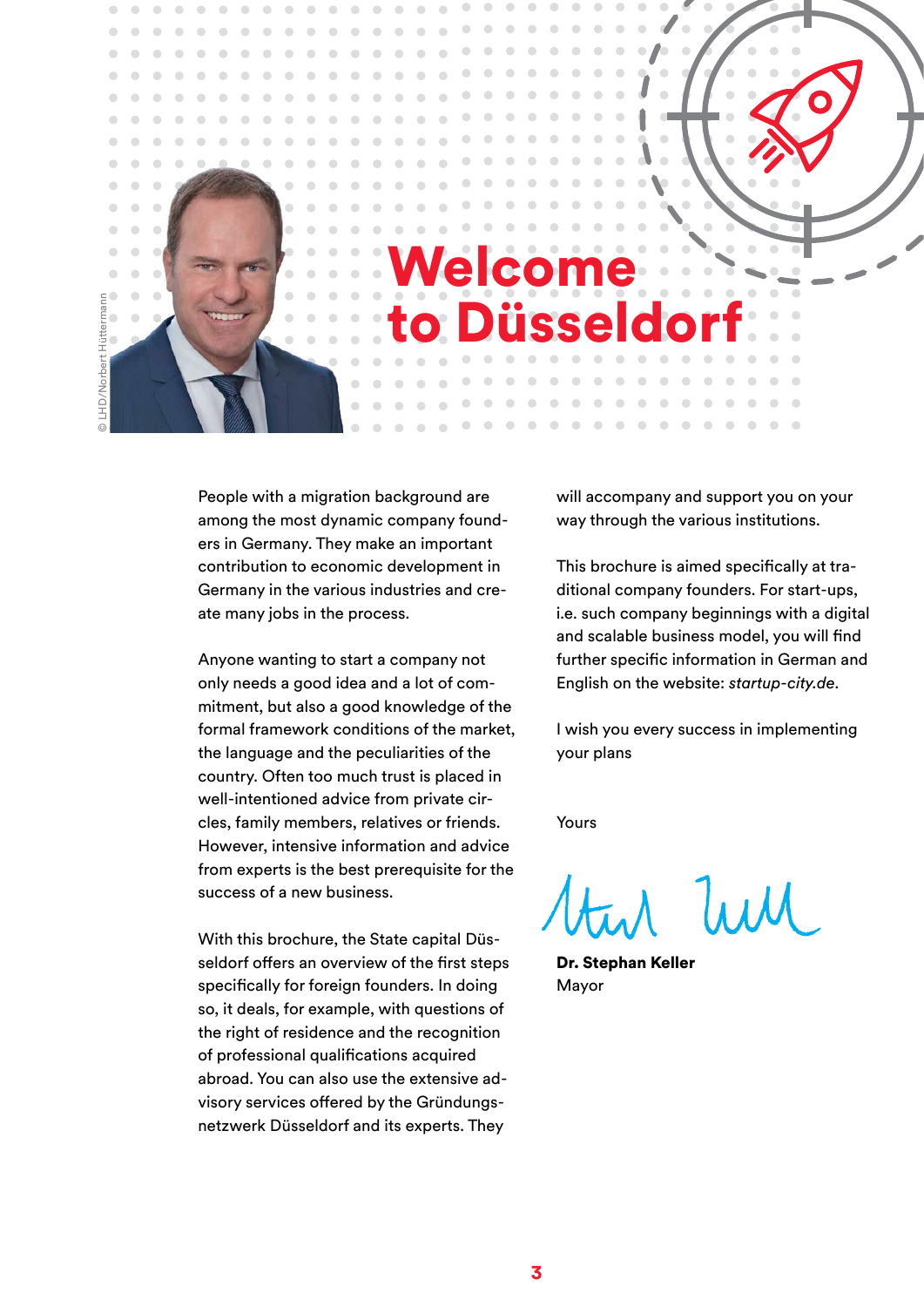



Anyone in Germany can found a company. For foreign founders, depending on their nationality and professional qualifications, certain requirements apply to their new business.

> The Residence Act or the Freedom of Movement Act/EU regulate which requirements must be met to stay in Germany and to be self-employed.

As a rule, this application must be submitted to the responsible German diplomatic mission in your home country. Foreigners who are already in Germany and who have a residence permit for a different purpose can apply to the immigration authorities for permission to work as a self-employed

#### **Citizens of the European Union (EU)** person.

Freedom of movement and freedom of trade apply within the EU Member States as well as the EEA States and Switzerland. This means that EU citizens do not need a residence permit if they want to settle in another Member State and start a business.

> Check your residence status and get advice from the local immigration authorities!

Office for Migration and Integration Dept. Municipal Immigration Office Erkrather Strasse 377, 40231 Düsseldorf

Appointments via the Service Point: Telephone 0211 89-21020 or online at *www.duesseldorf.de/auslaenderamt*

#### Citizens from a non-EU country

Citizens from a non-EU country can apply for a residence permit for self-employment if there is an economic interest or a regional need, the activity can be expected to have positive effects on the economy and the financing of the implementation is secured.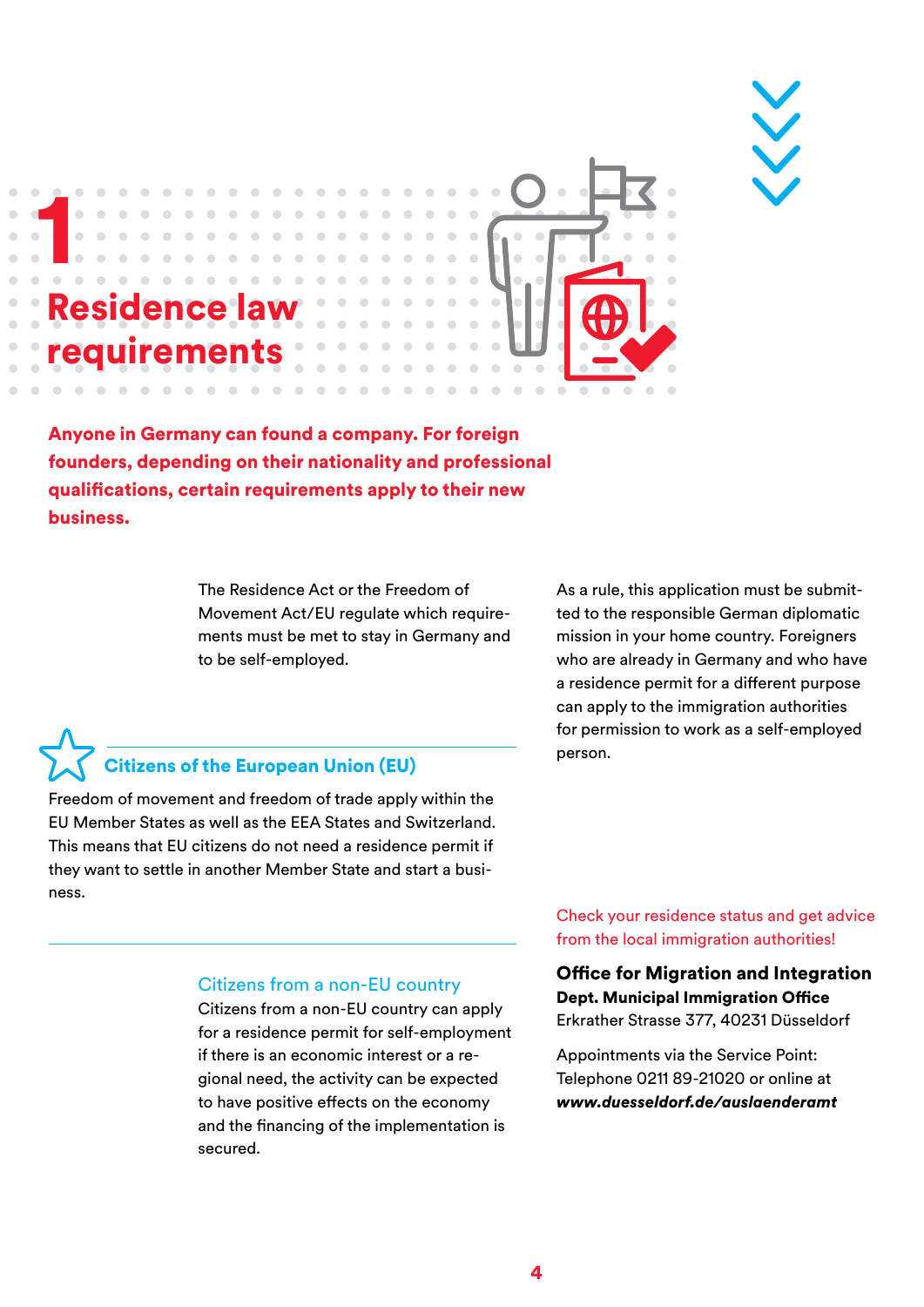## Proof of qualification

In order to be able to set up your own company in Germany, it is necessary in many professions to have your professional qualification that you acquired abroad recognized.

This recognition applies especially to the so-called *regulated professions* such as the skilled trades, medical or nursing professions that require a license. Here it must be checked whether the training qualifications are equivalent. The content and duration of the training as well as the professional experience gained are taken into account.

2

#### Recognition from industry and commerce

For advising and checking whether foreign professional qualifications are equivalent to German IHK professional qualifications, the IHK Düsseldorf and the *IHK Foreign Skills Approval* (IHK FOSA) are responsible. The IHK FOSA is the nationwide competence center of German chambers of industry and commerce for determining the equivalence of foreign professional qualifications.

Information: *www.ihk-fosa.de*

All persons who have acquired a Staterecognized foreign professional qualification and would like to work in this profession in Germany are eligible to apply for verification.

#### Chamber of Commerce and Industry in Düsseldorf

Contact: Cathleen Göpfert Telephone: 0211 35 57-437 *cathleen.goepfert@duesseldorf.ihk.de* 

#### Recognition in the trade

Foreign professional qualifications can be recognized as equivalent to the German journeyman and master craftsman's examinations. Anyone who has a professional qualification that is considered to be equal to the German *Master's examination* can independently practice a trade that requires a license. Anyone who has a professional qualification that corresponds to a *certificate of apprenticeship*, receives a certificate of equivalence and can therefore be admitted to the master craftsman's examination. The local Chamber of Crafts decides whether foreign professional qualifications are equivalent to German qualifications.

#### Chamber of Crafts Düsseldorf

*anerkennung@hwk-duesseldorf.de* 

Further information on the recognition of foreign professional qualifications can be found on the website of the Federal Ministry of Education and Research: *www.anerkennung-in-deutschland.de*

## $\checkmark$

## Citizens of the European Union (EU)

Citizens from the EU enjoy the freedom of establishment and the freedom to provide services. Whoever wants to settle down *permanently* in Germany and start a business, must have their qualifications recognized.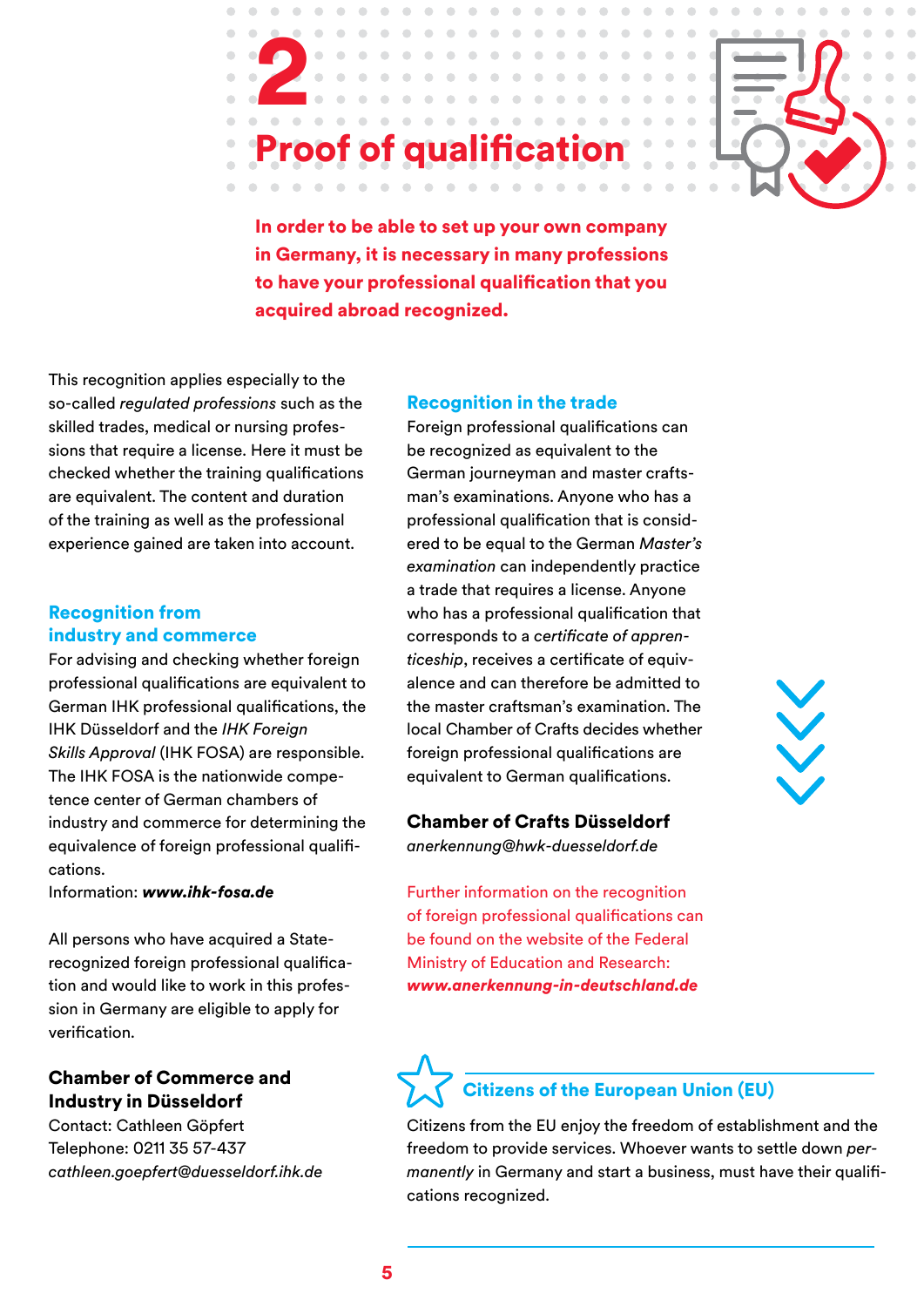### nguage orientat

3

The command of the German language is not absolutely necessary for the founding of a company. However, in order to run and manage it according to German law, this is very beneficial.

A good knowledge of the German language will make it easier for you to set up a company. Although it is not absolutely necessary, it is important if you want to run and manage a company professionally in accordance with current law. Without knowledge of German, it is difficult to get important information, to know the industry or to apply for a loan.

 $\alpha$ 

 $\sqrt{2}$ 

Examine yourself critically whether your knowledge of the German language is sufficient. If not: Attend a language course.

#### Language courses

A wide variety of providers offer language courses in Düsseldorf. They will be happy to advise you on the offer and place you in a suitable language course. Examples of providers are:

#### Volkshochschule Düsseldorf (Adult education center) *vhs.duesseldorf.de*

#### Goethe Institute Düsseldorf *www.goethe.de*

Should you require further advice, you can use the *Migration advice for adults* of charitable associations.

You can find an overview of the migra-

tion and integration advice centers on the website of the Office for Migration and Integration.

The city brochure *Living in Düsseldorf - Guide to Integration* contains valuable information and contact addresses for newcomers to help them find their way around and integrate in their new home in Düsseldorf.

#### Office for Migration and Integration of the State capital Düsseldorf *www.duesseldorf.de/*

*amt-fuer-migration-und-integration > Migration and integration advice centers or*

*> Integration guide (PDF download)*

#### Integration courses

#### Federal Office for Migration and Refugees (BAMF)

The Federal Office for Migration and Refugees offers an overview of all integration course providers that are recognized in Düsseldorf. It can be reached at *www.bamf.de* 

The Federal Office for Migration and Refugees also offers a point of contact for general questions about integration courses. The service can be reached at Telephone 0911 943-0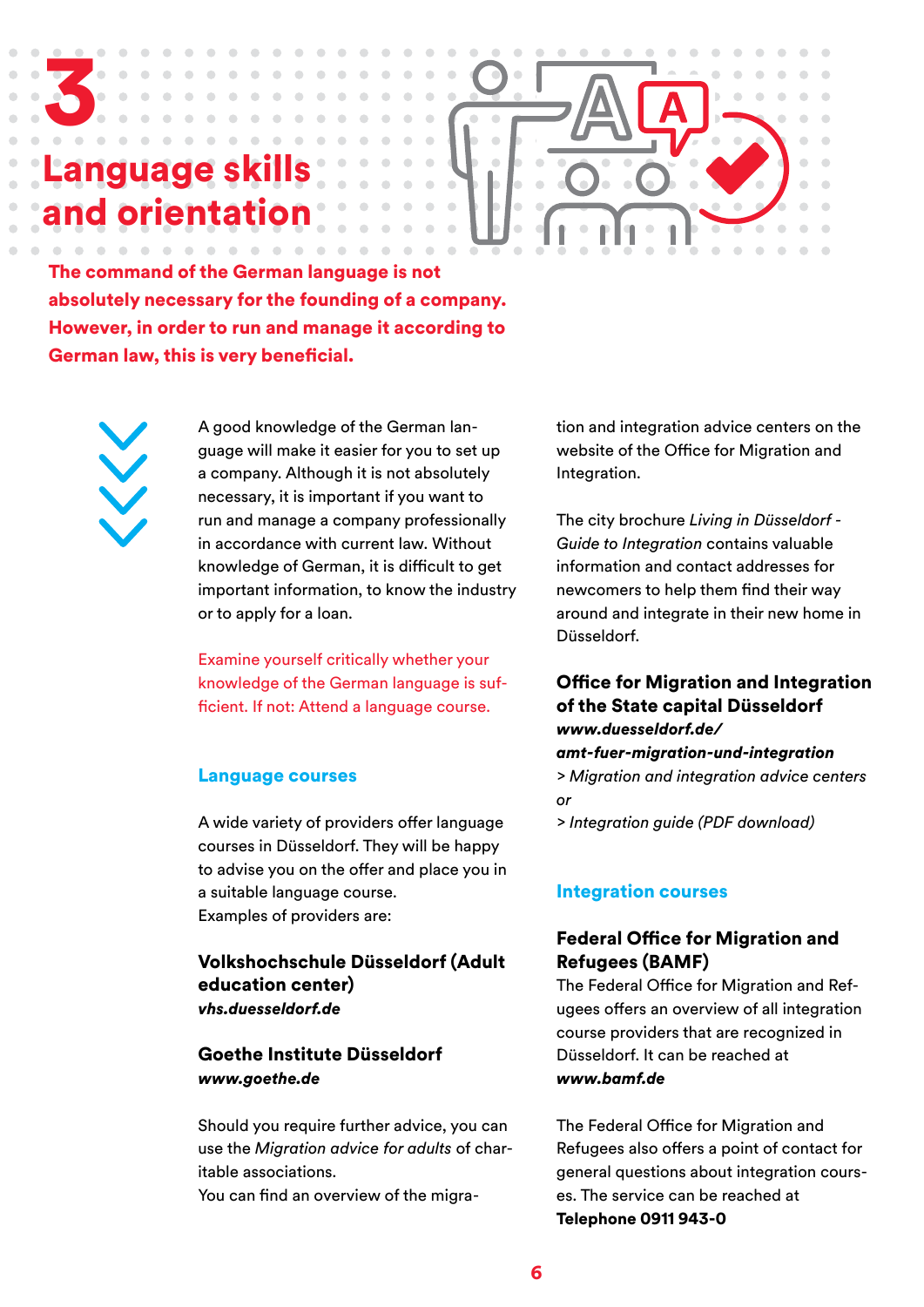## om business pla business start-up



Anyone who wants to start a company needs a promising business idea. In addition, the project should be based on a business plan that shows how this idea can be implemented.

Your business plan should include all factors that could be important for success or failure. The more thought-out and detailed the planning, the greater the chance that your project will lead to the desired success. A meaningful business plan is also a prerequisite for convincing your financiers that your planned company will generate enough sales to pay back the money borrowed.

ó

4

Your business plan should include and describe these central components:

- Founder profile
- • Business idea (service program, target group, profit expectation)
- Assessment of the market, location and competition
- Marketing strategy
- • Organizational and staff planning
- Requirements planning of premises, technical equipment, vehicle fleet, etc.
- Capital requirements and financing planning
- • Profitability forecast
- • Economic viability
- Liquidity planning

There are a number of offices that can help you draw up your business plan, many of which are free of charge. The Düsseldorf Chamber of Crafts and the Düsseldorf Chamber of Commerce and Industry offer advice on drawing up your business plan.

*www.duesseldorf.ihk.de/ existenzgruendung*

*[www.hwk-duesseldorf.de](http://www.hwk-duesseldorf.de/artikel/gruenden-im-handwerk-31,1639,3329.html)*

#### Offers and service of the Office of Economic Development

The Office of Economic Development Düsseldorf is also the central point of contact for foreign companies and founders who want to invest in Düsseldorf or start their own business.

#### Seminars for founders

The Office of Economic Development regularly offers seminars for foreign founders *in English*. Topics are fundamental aspects of founding a company, employment and residence law, finances and taxes. Successful new entrepreneurs describe their experiences and give tips. Dates and registration at



*www.duesseldorf.de/business*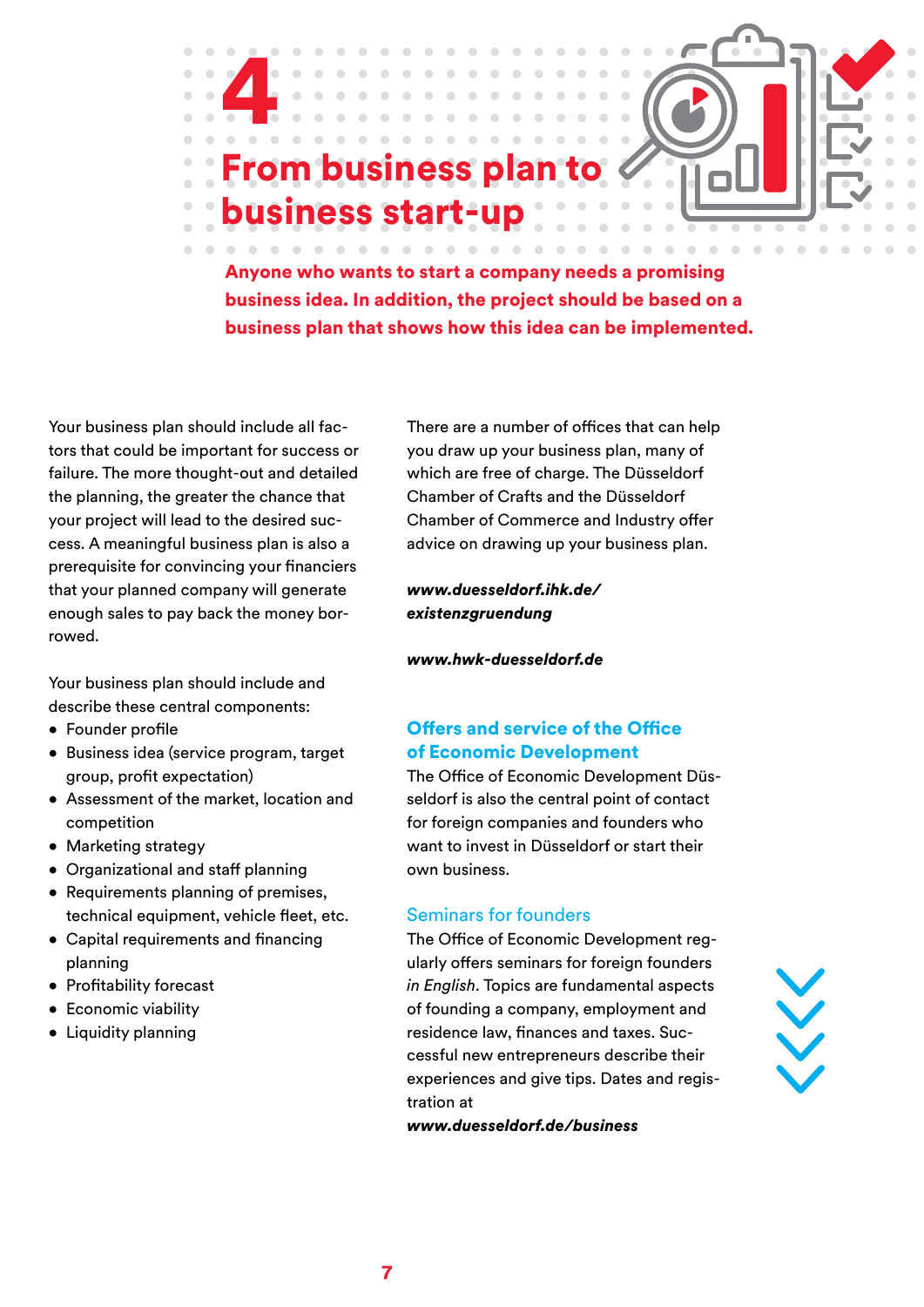#### Start-up support

Are you a start-up with an innovative, technological problem-solving idea and a scalable business model, do you have questions on topics such as Pitch deck, *Business model canvas* (BMC), VC or are you looking for access to the Düsseldorf startup ecosystem? Then the portal of the startup unit will help you with economic development at *startup-city.de*

#### Expat Service Desk

The Expat Service Desk acts as the first official contact point for companies and their international employees and provides advice on living and working in the region. The Service point is supported by the business development agencies of the State capital Düsseldorf and the Mettmann district as well as the Düsseldorf Chamber of Commerce and Industry.

#### Expat Service Desk

Ernst-Schneider-Platz 1, 40212 Düsseldorf *www.expatservicedesk.de info@expatservicedesk.de*  Hotline: 0211 5441 5740

#### Financing

If you want to start a company, you usually first have to invest money in your project. You can determine how much you have to invest using a capital requirement plan. A capital requirement plan is part of every business plan, regardless of whether you finance your project solely from your savings or with the help of loans. If you do not plan exactly, you run the risk of not having enough money in the end. First arrange a conversation with your bank and get advice there.

Founders with small loan needs in particular often have problems with financing through their banks. In order to make it easier for you to start your own business, with the 75 starter centers NRW.BANK offers the *NRW.Micro loan* of up to 50,000 Euros.

Further information on the financing of start-ups is available from:

#### Starter center NRW

*www.startercenter.nrw/de/finanzieren*

Ministry of Economy, Innovation, Digitization and Energy of the State of North Rhine-Westphalia *www.gründen.nrw/finanzierung*

KfW Banking group *www.kfw.de*

#### Choice of legal form

The legal form regulates important questions about ownership, risk distribution and liability. At the same time, the legal form of a company has an impact on the bureaucratic effort – both for the establishment and the accounting obligations and the tax burden. Examples of possible legal forms are:

#### The Gesellschaft mit beschränkter Haftung (GmbH)

The GmbH is the best known and most important form of corporation. This type of company is characterized by a required initial capital of 25,000 Euro and the limitation of liability to the capital brought in by the shareholders.

#### The Unternehmergesellschaft (UG)

The limited liability Unternehmergesellschaft colloquially also known as the *Mini GmbH* and *One Euro GmbH* - was introduced in Germany as a start-up-friendly variant of the conventional GmbH.

#### The Personengesellschaft

A partnership differs from a corporation in that the personal commitment of the share-

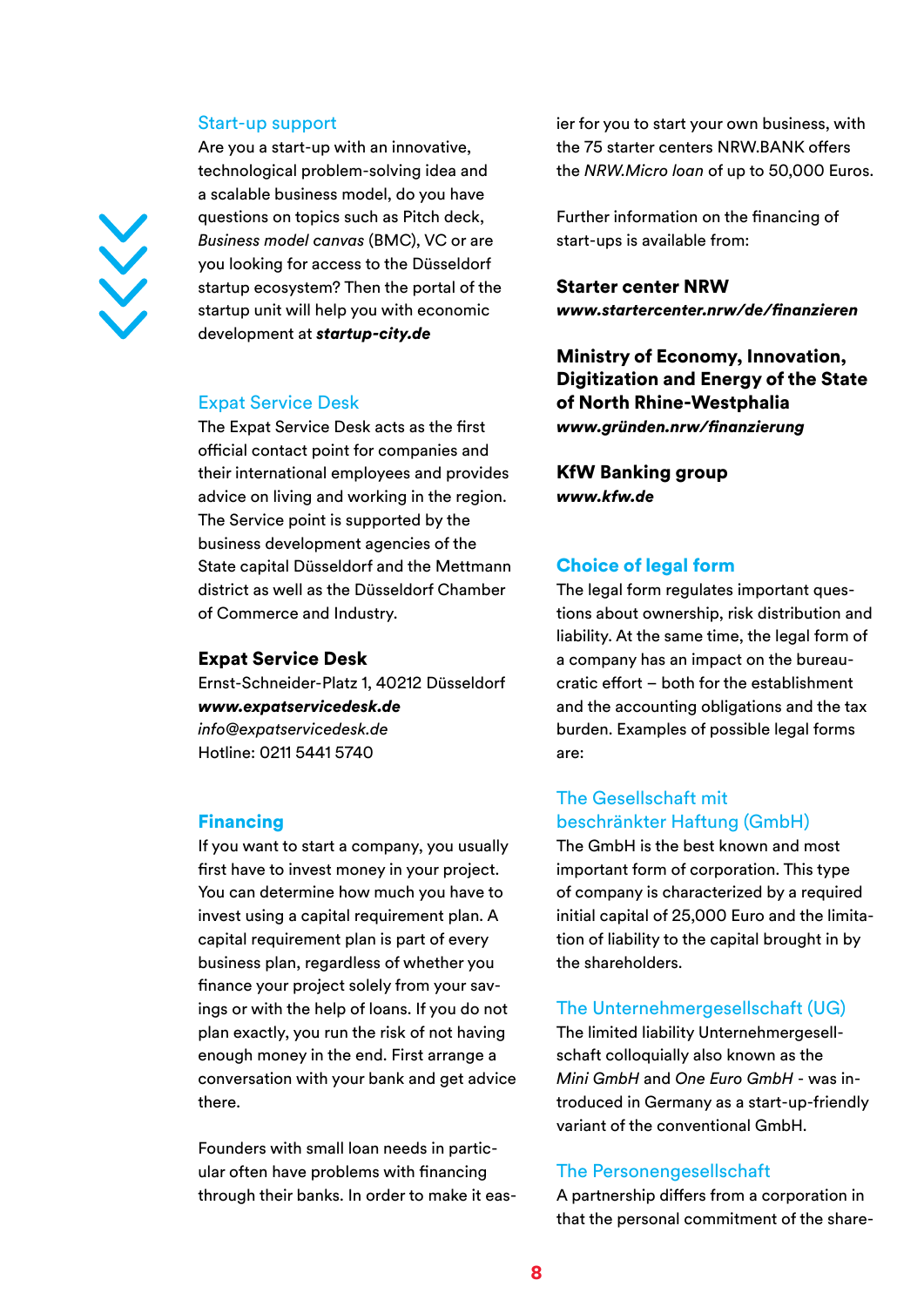holders is largely in the foreground. In particular, the company is not liable for the liabilities, but rather the individual partners are generally personally and unlimitedly liable.

Partnerships include *Gesellschaft bürgerlichen Rechts* (GbR), the *offene Handelsgesellschaft* (OHG) and the *Kommanditgesellschaft* (KG).

#### Self-employment/Liberal professions

The most important characteristic of a liberal profession is the close connection between personal training and professional independence. It is not always easy to determine which occupation actually belongs to the liberal professions and which does not. This is clearly regulated for the catalog professions such as doctors, lawyers, tax advisors, notaries, engineers, architects, physiotherapists or interpreters. They definitely belong to the liberal professions. In the case of artists, designers, IT and management consultants etc. the Tax office ultimately decides whether or not their activity is to be classified as liberal or commercial. Liberal professionals do not register at the trade office, but rather only at the Tax office.

#### Sole proprietorship

There are also a number of sole proprietorships such as *small business owners* and *registered merchants* (e.K.).

If you have any questions about the choice of legal form, use the advice of the Düsseldorf Chamber of Industry and Commerce and the Düsseldorf Chamber of Crafts or contact a tax advisor or lawyer.

The website offers a very good overview of the various legal forms: *gruenderplattform.de*

#### Chamber of Commerce and Industry Düsseldorf

Ernst-Schneider-Platz 1, 40212 Düsseldorf Contact: Marco Gerhards Telephone: 0211 3557-242 *marco.gerhards@duesseldorf.ihk.de*

#### Chamber of Crafts Düsseldorf

Georg-Schulhoff-Platz 1, 40221 Düsseldorf Contact: Tabea Schneider Telephone: 0211 8795-333 *tabea.schneider@hwk-duesseldorf.de*

#### Employees and salaried staff

If you cannot or do not want to run the business you are about to set up on your own and you therefore need staff, there are a number of questions that need to be answered. You should therefore take advantage of the advisory services offered by the *Employment Agency Düsseldorf*. There, the Employer service will help you with the necessary formalities and find the right staff for you.

#### Employment Agency Düsseldorf Employer service

Grafenberger Allee 300, 40237 Düsseldorf *www.arbeitsagentur.de/vor-ort/ duesseldorf/arbeitgeberservice duesseldorf.arbeitgeber@arbeitsagentur.de* Employer hotline: 0800 4555520



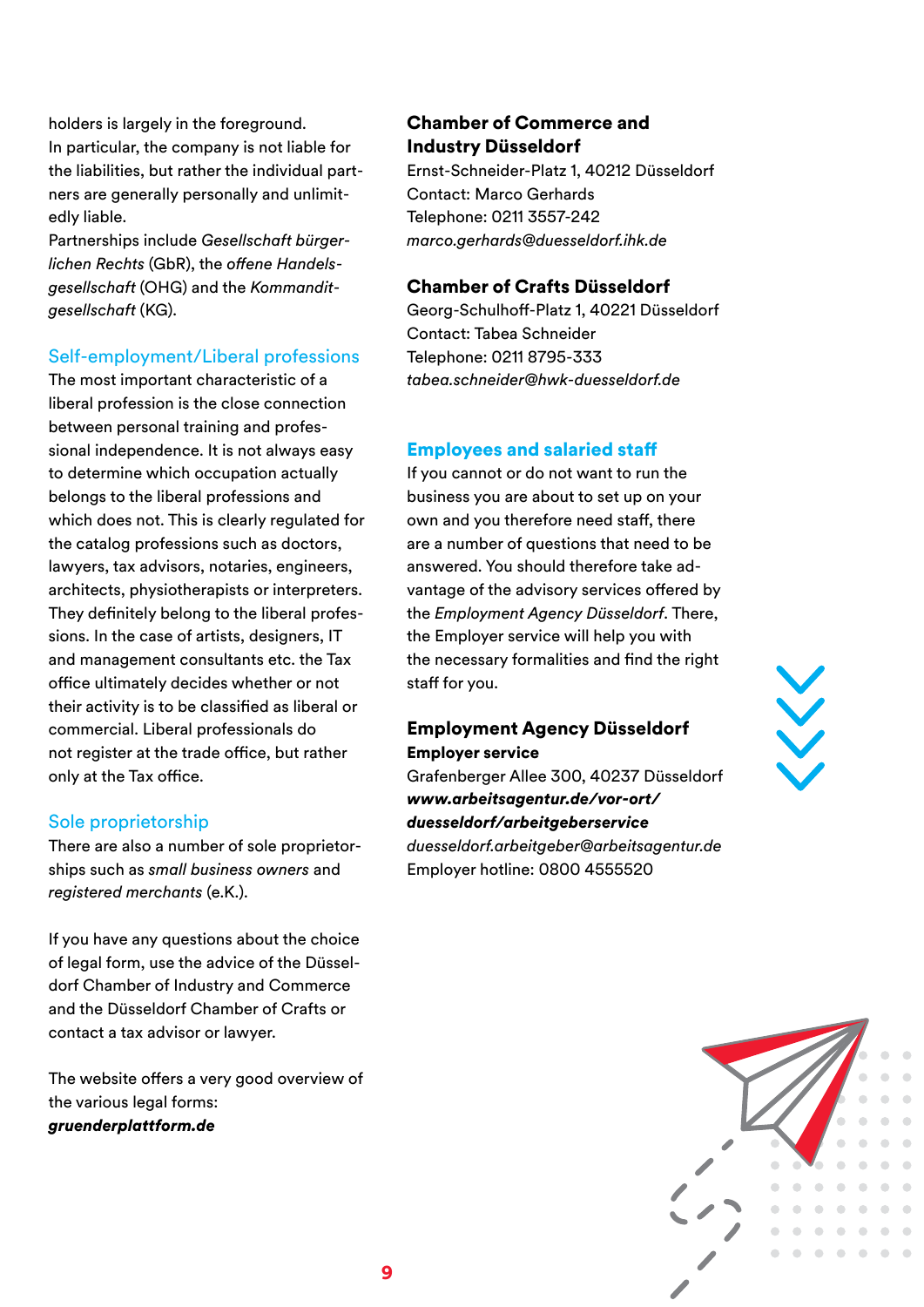## iness regis tax issues



The simplest form of founding a company in Düsseldorf is to register with the Regulatory office of the City of Düsseldorf. You should also register your business for tax purposes with the Tax office responsible for you as soon as possible.

 $\sim$ 



5

#### Business registration

You can register your trade in person or in writing at the Trade registration office of the Regulatory office of the City of Düsseldorf. If you register in person, you can usually take your *Business registration* straight away with you.

For certain businesses that require a permit, such as restaurants, real estate agents, property developers and craft businesses, a separate *business* license must be applied for in addition to *registration*. You can also obtain this permit from the Trade registration office.

#### Regulatory office of the City of Düsseldorf Trade registration office

Worringer Strasse 111 , 40210 Düsseldorf *gewerbemeldestelle@duesseldorf.de service.duesseldorf.de*

Businesses in NRW can also be registered, de-registered completely digitally via the Wirtschafts-Service-Portal NRW: *service.wirtschaft.nrw*

#### Tax registration

Regardless of whether you have registered a trade or want to pursue a freelance activity: You have to register with the Tax office responsible for you. For this it is necessary

that you submit a questionnaire for tax registration. You will only receive a tax number for your company after it has been checked by the Tax office. Submit this questionnaire early because registration can take some time. You can get it from the Trade registration offices, your Tax office or in the form management system of the Federal Tax Administration at *www.formulare-bfinv.de*.

Companies are obliged to submit monthly *advance sales tax returns*, and, if employing staff, also *payroll tax returns* in electronic form to the Tax office. In addition, there are annual declaration obligations. The Tax office in Düsseldorf responsible for you will be happy to help you with your questions:

#### Tax office Düsseldorf-Nord

Hans-Böckler-Strasse 36, 40476 Düsseldorf Telephone: 0211 4496-0

#### Tax office Düsseldorf-Mitte

Kruppstrasse 110, 40227 Düsseldorf Telephone: 0211 7798-1780

The Financial administration of the State of North Rhine-Westphalia also offers a lot more information, including the brochure *Tax tips for business start-ups* as a free PDF download: *www.finanzamt-nrw.de*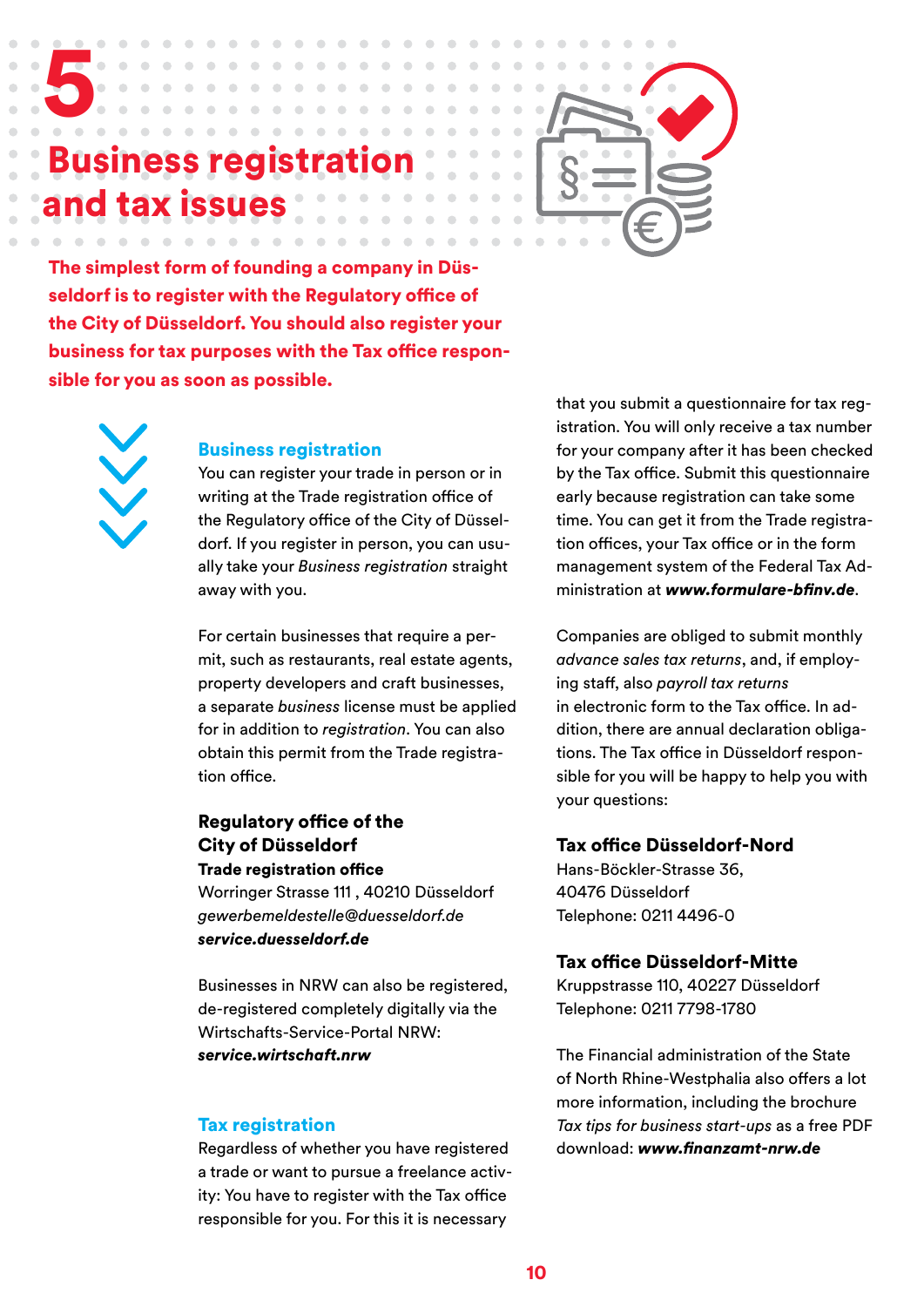#### Tax advice

For new founders, it can be very useful to hire a tax consultancy office for the mandatory tax returns. The Düsseldorf Chamber of Tax Advisors offers a search for experts

from your sector on its website.

Chamber of Tax Advisors Düsseldorf Telephone: 0211 66906-0 *www.stbk-duesseldorf.de* 



#### Health insurance

Like all citizens, the self-employed are obliged to contract either a *statutory or private health insurance*. Anyone who was previously employed subject to social security contributions or was insured through a family member can choose between private health insurance and voluntary membership in statutory health insurance. The step into professional independence must be reported to the statutory health insurance (GKV) in any case. You can find an overview of all statutory health insurance companies in Germany at *www.gkv-spitzenverband.de*.

#### Accident insurance for occupational accidents involving employees

In Germany, salaried employees are insured under the statutory accident insurance scheme through their employers. Which *trade association* is responsible for you and what needs to be observed can be found out by phone or online from the *German Statutory Accident Insurance (DGUV)*.

#### German Statutory Accident Insurance (DGUV) Hotline: +49 800 6050404

*www.dguv.de*

Cover in the event of illness and a financial pension are important parts of the future planning of the company. Therefore, right at the beginning of the start-up you should make appropriate risk and retirement provisions.

#### Pension

Self-employed entrepreneurs should plan their pension in good time. The claims to the legal *pension insurance* that you acquired during your time as an employee are retained. Think about whether a further voluntary membership in the statutory pension insurance makes sense for you. The old-age pension from the statutory pension insurance normally only covers a basic provision for the self-employed. In order to be adequately protected in old age, you should still opt for a private pension.

#### German Pension Insurance (DRV) Rhineland

Service center Düsseldorf Königsallee 71, 40215 Düsseldorf Telephone: +49 211 937-0 *www.deutsche-rentenversicherung.de*